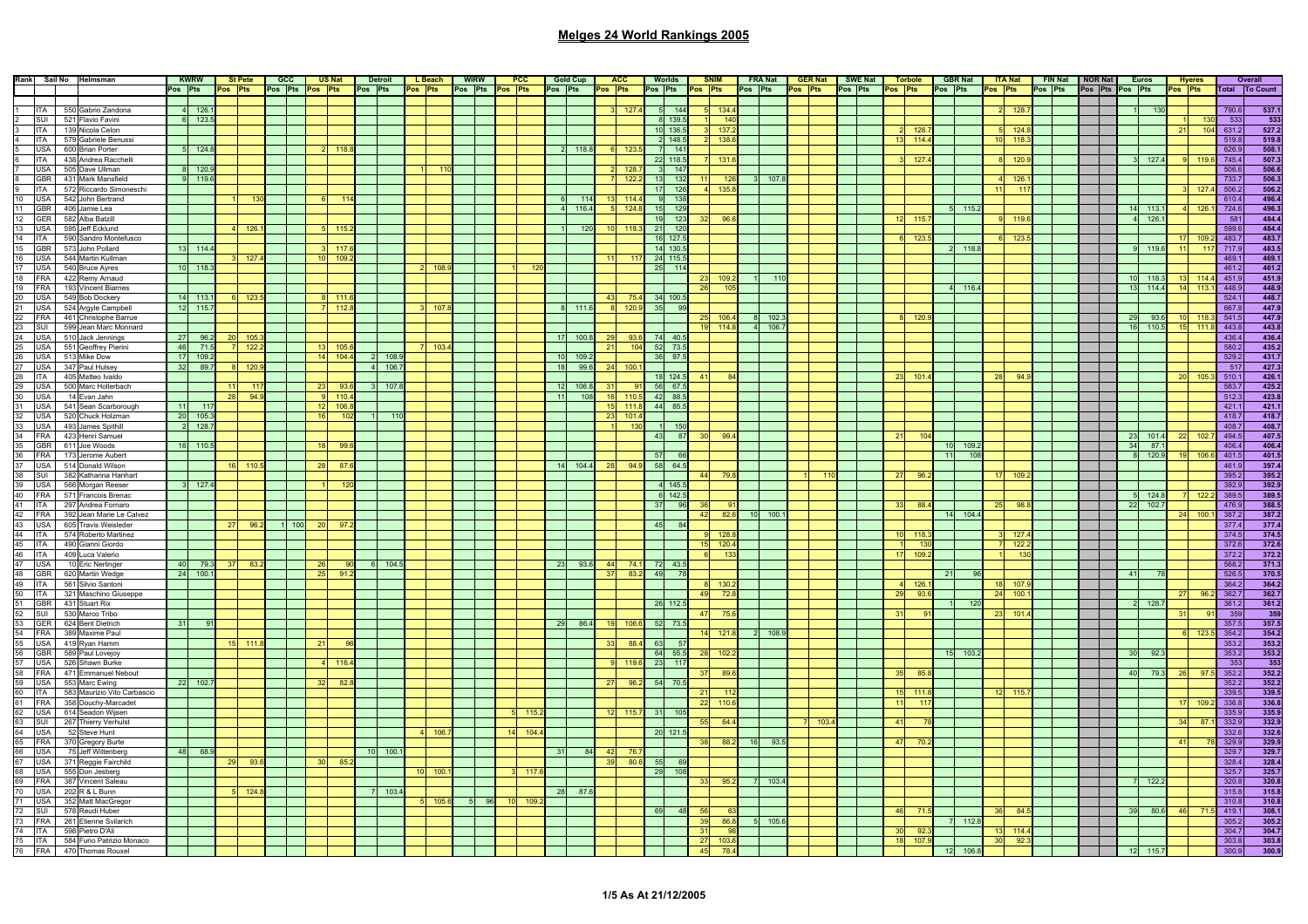| Rank Sail No Helmsman                                    |                 | <b>KWRW</b> |    | <b>St Pete</b> | $CC$ |      | <b>US Nat</b> |       | <b>Detroit</b> | L Beach | <b>WIRW</b> | PCC       | <b>Gold Cup</b>      |                 | <b>ACC</b> | <b>Worlds</b>         |    | <b>SNIM</b> | FRA Nat |      | <b>GER Nat</b> | SWE Nat     | <b>Torbole</b> |       | <b>GBR Nat</b> |           | <b>ITA Nat</b> | FIN Nat NOR Nat |  | <b>Euros</b>    |          | <b>Hveres</b> |                | Overall             |
|----------------------------------------------------------|-----------------|-------------|----|----------------|------|------|---------------|-------|----------------|---------|-------------|-----------|----------------------|-----------------|------------|-----------------------|----|-------------|---------|------|----------------|-------------|----------------|-------|----------------|-----------|----------------|-----------------|--|-----------------|----------|---------------|----------------|---------------------|
| 77 USA 559 Scott Gregory                                 |                 |             |    | $14$ 113.      |      |      | $24$ 92.4     |       |                |         |             |           |                      | 30 <sup>1</sup> | 92.        |                       |    |             |         |      |                |             |                |       |                |           |                |                 |  |                 |          |               | 297.8          | 297.8               |
| 78 FRA<br>375 Paul Coirre                                |                 |             |    |                |      |      |               |       |                |         |             |           |                      |                 |            |                       | 29 | 100         |         |      |                |             |                |       | 117.6          |           |                |                 |  |                 | 40       | 79.           | 297.7          | 297.7               |
| 79 GER<br>586 Frithjot Ohin                              |                 |             |    |                |      |      |               |       |                |         |             |           |                      |                 |            |                       | 63 | 53.         |         |      | 96             |             |                |       |                |           | 75.            |                 |  |                 |          | 66            | 291.7          | 291.7               |
| 80 USA<br>545 Tony Trajkovich                            | 35              | 85.8        |    | 18 107         |      |      |               |       |                |         |             |           | 24<br>92.            |                 |            |                       |    |             |         |      |                |             |                |       |                |           |                |                 |  |                 |          |               | 286.1          | 286.1               |
| 81 GER<br>474 Gunter Tzeschlock                          |                 |             |    |                |      |      |               |       |                |         |             |           |                      |                 |            |                       |    |             |         |      | 4 106.7        |             | 34             | 87.   |                | 34        | 87             |                 |  |                 |          |               | 280.9          | 280.9               |
| 82 USA<br>570 Greg McCliment                             | 51              | 65          |    |                |      |      |               |       | 102.3          |         |             |           | 27 88.8              |                 |            | 88 19.5               |    | 85          |         |      |                |             |                |       |                |           |                |                 |  |                 |          |               | 275.6          | 275.6               |
| 83 ITA<br>413 Gianluca Grisoli                           |                 |             |    |                |      |      |               |       |                |         |             |           |                      |                 |            |                       |    |             |         |      |                |             |                | 94.   |                | 29        | Q3             |                 |  |                 |          |               | 273.9          | 273.9               |
| 84 ITA<br>562 Alessandro Poggi                           |                 |             |    |                |      |      |               |       |                |         |             |           |                      |                 |            |                       | 50 | 71.4        |         | 97.9 |                |             |                | 84.5  |                | 22        | 102.           |                 |  |                 |          | 23 101        | 273<br>270.7   | 273<br>270.7        |
| 85 FRA<br>451 Adrien Follin<br>86 USA<br>47 Al Girard    |                 | 19 106.6    |    |                |      |      | -29<br>- 86.  |       |                |         |             |           |                      |                 |            |                       |    |             | -121    |      |                |             |                |       |                |           |                |                 |  |                 |          |               | 269.5          | 269.5               |
| 87 USA<br>90 Steve Jones                                 |                 |             | 21 |                |      | $-9$ |               |       |                |         |             |           |                      |                 | 71         | 50 76.5               |    |             |         |      |                |             |                |       |                |           |                |                 |  |                 |          |               | 268.5          | 268.5               |
| 88 USA<br>32 Mueller Von Blumencroth                     |                 |             |    |                |      |      | 81            |       |                |         |             |           |                      | 22              | 102.       | 47<br>81              |    |             |         |      |                |             |                |       |                |           |                |                 |  |                 |          |               | 265.3          | 265.3               |
| 89 FRA<br>383 Jean Marc Sparfel                          |                 |             |    |                |      |      |               |       |                |         |             |           |                      |                 |            |                       |    |             |         |      |                |             |                |       |                |           |                |                 |  | 88.4<br>33      |          |               | 264.4          | 264.4               |
| 90 CAN 515 John Podmajersky                              |                 |             |    |                |      |      | 22<br>94.8    |       |                |         |             |           | $9 - 110.4$          |                 |            | 62 58.5               |    |             |         |      |                |             |                |       |                |           |                |                 |  |                 |          |               | 263.7          | 263.7               |
| 91 USA<br>99 Kevin Lewand                                |                 |             |    |                |      |      | 34<br>80.4    | $-11$ | -99            |         |             |           | 32 82.8              |                 |            |                       |    |             |         |      |                |             |                |       |                |           |                |                 |  |                 |          |               | 262.2          | 262.2               |
| 92 USA<br>631 Scott Holmgren                             |                 |             |    |                |      |      |               |       |                |         |             |           |                      |                 | 126        | 12 133.5              |    |             |         |      |                |             |                |       |                |           |                |                 |  |                 |          |               | 259.6          | 259.6               |
| 93 GER<br>507 Manfred Hanie                              |                 |             |    |                |      |      |               |       |                |         |             |           |                      |                 |            |                       |    |             |         |      | 104.           |             |                | 81.   |                |           |                |                 |  |                 |          |               | 256.6          | 256.6               |
| 94 USA<br>346 Mark Steyn                                 |                 |             |    | $39$ 80.       |      |      | 79.           | 14    | 95.            |         |             |           |                      |                 |            |                       |    |             |         |      |                |             |                |       |                |           |                |                 |  |                 |          |               | 255.5          | 255.5               |
| 95 USA<br>492 Shark Kahn                                 |                 |             |    |                |      |      |               |       |                |         |             | 118.8     |                      |                 |            | 11 135                |    |             |         |      |                |             |                |       |                |           |                |                 |  |                 |          |               | 253.8          | 253.8               |
| 96 FRA<br>571 Duguet Francois                            | - 21            | 104         |    |                |      |      |               |       |                |         |             |           |                      |                 |            | 66 52.5               |    |             | 13      | 96.8 |                |             |                |       |                |           |                |                 |  |                 |          |               | 253.3          | 253.3               |
| 97 FRA<br>472 Bruno Jourdren                             |                 |             |    |                |      |      |               |       |                |         |             |           |                      |                 |            |                       | 49 | 123.        |         |      |                |             |                |       |                |           |                |                 |  |                 |          | 124           | 248            | $\frac{248}{244.7}$ |
| 98 USA<br>312 Cindy Cromwell                             |                 |             |    |                |      |      |               | 13    | 96.8           |         |             |           | 33 81.6              | 50              | 66.        |                       |    |             |         |      |                |             |                |       |                |           |                |                 |  |                 |          |               | 244.7          |                     |
| 99 USA<br>498 Dan Hauserman                              |                 | 39 80.6     |    |                |      |      |               |       |                |         |             | 114       |                      |                 |            | 68 49.5               |    |             |         |      |                |             |                |       |                |           |                |                 |  |                 |          |               | 244.1          | 244.1               |
| 100 USA<br>137 Karen Gottwald                            |                 | 23 101.4    |    | $9 - 119$      |      |      |               |       |                |         |             |           |                      |                 |            | 87<br>$\overline{21}$ |    |             |         |      |                |             |                |       |                |           |                |                 |  |                 |          |               | 242            | 242                 |
| 101 MON<br>601 Antoine Frickey                           |                 |             |    |                |      |      |               |       |                |         |             |           |                      |                 |            |                       |    |             |         |      |                |             |                |       |                |           |                |                 |  | 109.2<br>17     |          | 128           | 237.9          | 237.9               |
| 102 ITA<br>481 Roberto Benamati                          |                 |             |    |                |      |      |               |       |                |         |             |           |                      |                 |            |                       |    |             |         |      |                |             |                | 124.  |                |           | 113.           |                 |  |                 |          |               | 237.9          | 237.9               |
| 103 MON<br>601 Benjamin Cohen                            |                 |             |    |                |      |      |               |       |                |         |             |           |                      |                 |            |                       |    | 17 117.     |         |      |                |             |                | 119.6 |                |           |                |                 |  |                 |          |               | 237.2          | 237.2               |
| 104 USA<br>Robin Baker                                   | 36              | 84.5        |    |                |      |      |               |       |                |         |             |           |                      | -20             | 105.       | 70 46.5               |    |             |         |      |                |             |                |       |                |           |                |                 |  |                 |          |               | 236.3          | 236.3               |
| 105 ITA<br>528 Federica Salva'                           |                 |             |    |                |      |      |               |       |                |         |             |           |                      |                 |            | 65<br>54              |    |             |         |      |                |             |                | 105   |                | 42        | 76.7           |                 |  | $\overline{AQ}$ |          |               | 236            | 236                 |
| 106 FRA<br>272 Arnaud Jeu                                |                 |             |    |                |      |      |               |       |                |         |             |           |                      |                 |            |                       |    |             | 17      | 92.4 |                |             |                |       |                |           |                |                 |  | 67.6            |          |               | 234.1          | 234.1               |
| 107 USA 458 Chris Schoendorf                             |                 |             |    | 24 100.        |      |      |               |       |                |         |             |           | 21<br>Q <sub>6</sub> |                 |            | 76 37.5               |    |             |         |      |                |             |                |       |                |           |                |                 |  |                 |          | $16$ $110$    | 233.6          | 233.6               |
| 108 ITA<br>609 Luca Stefanini<br>261 Antoine Albaret     |                 |             |    |                |      |      |               |       |                |         |             |           |                      |                 |            |                       |    |             |         |      |                |             | 122.3          |       |                |           |                |                 |  | 123.5           | 18       | 107           | 232.7<br>231.4 | 232.7               |
| 109 FRA<br>110 USA<br>495 Barney Crook                   | - 28            | 94.9        |    |                |      |      |               |       |                |         |             |           | 19<br>98.4           |                 |            | 78 34.5               |    |             |         |      |                |             |                |       |                |           |                |                 |  |                 |          |               | 227.8          | 231.4<br>227.8      |
| 111 GBR<br>535 Mike Henning                              |                 |             |    |                |      |      |               |       |                |         |             |           |                      |                 |            |                       |    |             |         |      |                |             |                |       | 114            |           |                |                 |  | 107.9<br>18     |          |               | 221.9          | 221.9               |
| 112   ITA  <br>484 Dario Badalamenti                     |                 |             |    |                |      |      |               |       |                |         |             |           |                      |                 |            |                       | 54 | 65.         |         |      |                |             | 49             | 67.   |                |           | 88.4           |                 |  |                 |          |               | 221.8          | 221.8               |
| 113 USA<br>575 Philippe Kahn                             |                 |             |    |                |      |      |               |       |                |         |             | -111.     |                      |                 |            | 28 109.5              |    |             |         |      |                |             |                |       |                |           |                |                 |  |                 |          |               | 221.1          | 221.1               |
| 114 USA<br>92 Jim Golden                                 |                 |             |    |                |      |      | 88.           |       |                |         |             |           |                      |                 | 89.7       | 73<br>$-42$           |    |             |         |      |                |             |                |       |                |           |                |                 |  |                 |          |               | 220.5          | 220.5               |
| 115 USA<br>617 Peter Baron                               |                 |             |    |                |      |      |               |       |                |         |             |           |                      | 17              | 109.3      | 27<br>11'             |    |             |         |      |                |             |                |       |                |           |                |                 |  |                 |          |               | 220.2          | 220.2               |
| 116 ITA 567 Andrea Magni                                 |                 |             |    |                |      |      |               |       |                |         |             |           |                      |                 |            |                       |    |             |         |      |                |             |                | 106.  |                |           |                |                 |  |                 |          |               | 218.4          | 218.4               |
| 117 NOR 249 Kristoffer Spone                             |                 |             |    |                |      |      |               |       |                |         |             |           |                      |                 |            | 32 103.5              | 20 | 113         |         |      |                |             |                |       |                |           |                |                 |  |                 |          |               | 216.9          | 216.9               |
| 118 USA<br>37 Gary Schneidman                            |                 | 50 66.3     |    | 44 74          |      |      |               |       |                |         |             |           |                      | $-53$           | 62.4       | 92 13.5               |    |             |         |      |                |             |                |       |                |           |                |                 |  |                 |          |               | 216.3          | 216.3               |
| 119 ITA<br>475 Jean Francois Cutugno                     |                 |             |    |                |      |      |               |       |                |         |             |           |                      |                 |            |                       |    |             |         |      |                |             | 110            |       |                | <b>20</b> | 105.           |                 |  |                 |          |               | 215.8          | 215.8               |
| 543 Marco Pezzini<br>120 ITA                             |                 |             |    |                |      |      |               |       |                |         |             |           |                      |                 |            |                       |    |             |         |      |                |             | 22             | 102.  |                | 16        | 110.5          |                 |  |                 |          |               | 213.2          | 213.2               |
| 121 USA 576 Dan Cheresh                                  |                 | 26 97.5     |    | $12$ 115.      |      |      |               |       |                |         |             |           |                      |                 |            |                       |    |             |         |      |                |             |                |       |                |           |                |                 |  |                 |          |               | 213.2          | 213.2               |
| 122 GBR<br>546 Nigel Grogan                              |                 |             |    |                |      |      |               |       |                |         |             |           |                      |                 |            |                       |    |             |         |      |                |             |                |       | 111.6          |           |                |                 |  | 24<br>100.      |          |               | 211.7          | 211.7               |
| 123 GBR<br>477 Adrien Peach                              |                 |             |    |                |      |      |               |       |                |         |             |           |                      |                 |            | 82 28.5               |    |             |         |      |                |             |                | 20    | 97.2           |           |                |                 |  | 35<br>85.       |          |               | 211.5          | 211.5               |
| 124 FIN<br>434 Tomi Hakola                               |                 |             |    |                |      |      |               |       |                |         |             |           |                      |                 |            |                       |    |             |         |      |                | 4 106.7     |                |       |                |           |                | 6 104.5         |  |                 |          |               | 211.2          | 211.2               |
| 125 SWE<br>532 Mikael Lindquist                          |                 |             |    |                |      |      |               |       |                |         |             |           |                      |                 |            | 90<br>41              | 16 |             |         |      |                |             |                |       |                |           |                |                 |  |                 |          |               | 209            | 209                 |
| 126 GER<br>504 Andy Vincon                               |                 |             |    |                |      |      |               |       |                |         |             |           |                      |                 |            |                       |    |             |         |      | 107            |             | 24             | 100.  |                |           |                |                 |  |                 |          |               | 207.9          | 207.9               |
| 127 USA<br>520 Bora Gulari                               |                 |             |    |                |      |      |               |       |                |         |             |           | 5 115.2              |                 |            | 40 91.5               |    |             |         |      |                |             |                |       |                |           |                |                 |  |                 |          |               | 206.7          | 206.7               |
| 128 GBR<br>368 Allen Brown                               |                 |             |    |                |      |      |               |       |                |         |             |           |                      |                 |            |                       |    |             |         |      |                |             |                |       | 110.4          |           |                |                 |  | 27<br>96.       |          |               | 206.6          | 206.6               |
| 129 USA<br>Mark Palermo                                  |                 |             |    | 17 109.2       | 4 97 |      |               |       |                |         |             |           |                      |                 |            |                       |    |             |         |      |                |             |                |       |                |           |                |                 |  |                 |          |               | 206.2          | 206.2               |
| 130 GBR<br>334 Tim Collins                               |                 |             |    |                |      |      |               |       |                |         |             |           |                      |                 |            |                       | 35 | 92.         |         |      |                |             |                |       |                |           |                |                 |  | $-111.3$<br>15  |          |               | 204.2          | 204.2               |
| 131 ITA<br>122 Giacomo Maranzana                         |                 |             |    |                |      |      |               |       |                |         |             |           |                      |                 |            |                       |    | 93          |         |      |                |             |                | 97    |                |           | 106.           |                 |  |                 |          |               | 204.1          | 204.1               |
| 132 GER<br>465 Christophe Nielsen                        |                 |             |    |                |      |      |               |       |                | 102.    |             | 98.       |                      |                 |            |                       |    |             |         |      |                |             |                |       |                |           |                |                 |  |                 |          |               | 202.7          | 202.7               |
| 133 USA<br>587 Gary Kamins<br>134 USA<br>565 Mike Krantz | 30 <sup>°</sup> | 92.3        |    |                |      |      |               |       |                |         |             |           |                      | 41              |            | 81                    |    |             |         |      |                |             |                |       |                |           |                |                 |  |                 |          |               | 200.7<br>200.3 | 200.7<br>200.3      |
| 135 GBR<br>527 Simon Dobson                              |                 |             |    |                |      |      |               |       |                |         |             |           |                      |                 |            |                       |    |             |         |      |                |             |                |       | 17 100.8       |           |                |                 |  | 25<br>98.       |          |               | 199.6          | 199.6               |
| 136 USA<br>441 Mitch Hnatt                               | 25              | 98.8        |    |                |      |      | 100           |       |                |         |             |           |                      |                 |            |                       |    |             |         |      |                |             |                |       |                |           |                |                 |  |                 |          |               | 199.6          | 199.6               |
| 137 ITA<br>577 Giorgio Gorla                             |                 |             |    |                |      |      |               |       |                |         |             |           |                      |                 |            |                       |    |             |         |      |                |             | 113.<br>14     |       |                |           | 85.            |                 |  |                 |          |               | 198.9          | 198.9               |
| 138 USA<br>Doug Kessler                                  |                 |             |    | 13 114 4       |      |      |               |       |                |         |             |           |                      | 36              | 84.        |                       |    |             |         |      |                |             |                |       |                |           |                |                 |  |                 |          |               | 198.9          | 198.9               |
| 139 USA<br>522 Henry Filter                              |                 |             |    |                |      |      |               |       |                |         |             |           | 13 105.6             |                 |            | 39<br>93              |    |             |         |      |                |             |                |       |                |           |                |                 |  |                 |          |               | 198.6          | 198.6               |
| 140 USA<br>248 Tom Klenke                                |                 |             |    |                |      |      |               |       |                | 101.    |             | 22<br>94. |                      |                 |            |                       |    |             |         |      |                |             |                |       |                |           |                |                 |  |                 |          |               | 196            |                     |
| 141 USA<br>12 Jim Pearson                                |                 |             |    | 88.            |      |      |               |       | 105.6          |         |             |           |                      |                 |            |                       |    |             |         |      |                |             |                |       |                |           |                |                 |  |                 |          |               | 194            | $\frac{196}{194}$   |
| 142 AUT 531 Michael Schineis                             |                 |             |    |                |      |      |               |       |                |         |             |           |                      |                 |            |                       |    |             |         |      |                |             |                |       |                |           | 96.            |                 |  | -26<br>97.5     |          |               | 193.7          | 193.7               |
| 143 SUI 382 Michael Good                                 |                 |             |    |                |      |      |               |       |                |         |             |           |                      |                 |            |                       |    |             |         |      |                |             |                |       |                |           |                |                 |  | 31              | 91<br>25 |               | 189.8          | 189.8               |
| 144 NOR 279 Nils Nordenstrom                             |                 |             |    |                |      |      |               |       |                |         |             |           |                      |                 |            |                       |    |             |         |      |                | $5 - 105.6$ |                |       |                |           |                |                 |  | 37<br>83.2      |          |               | 188.8          | 188.8               |
| 145 FRA<br>384 Jerome Beronnet                           |                 |             |    |                |      |      |               |       |                |         |             |           |                      |                 |            |                       |    |             | 14      | 95.7 |                |             |                |       |                |           |                |                 |  |                 |          |               | $-188$         | 188                 |
| $146$ USA<br>623 F Wehrheim                              |                 |             |    |                |      |      |               |       |                |         |             |           |                      |                 | 107.       | 48 79.5               |    |             |         |      |                |             |                |       |                |           |                |                 |  |                 |          |               | 187.4          | 187.4               |
| 147 USA<br>Duncan MacKenzie                              |                 |             |    | $23$ 101.      |      |      |               |       |                |         |             |           |                      | 35              | 85.8       |                       |    |             |         |      |                |             |                |       |                |           |                |                 |  |                 |          |               | 187.2          | 187.2               |
| 148 GER 263 Carston Ottlieb                              |                 |             |    |                |      |      |               |       |                |         |             |           |                      |                 |            |                       |    |             |         |      | 8 102          |             |                |       |                |           | -83.2          |                 |  |                 |          |               | 185.5          | 185.5               |
| 149 GBR<br>536 Dave Myatt                                |                 |             |    |                |      |      |               |       |                |         |             |           |                      |                 |            |                       |    |             |         |      |                |             |                | 22    | 94.8           | 32        | 89             |                 |  |                 |          |               | 184.5          | 184.5               |
| 150 USA<br>86 Gary Schwarting                            | 41              | 78          | 32 | 89             |      |      |               |       |                |         |             |           |                      |                 |            |                       |    |             |         |      |                |             |                |       |                |           |                |                 |  |                 |          |               | 182.7          | 182.7               |
| 151 AUT 251 Josef Hackl                                  |                 |             |    |                |      |      |               |       |                |         |             |           |                      |                 |            |                       |    |             |         |      | 100.           |             |                | 80    |                |           |                |                 |  |                 |          |               | 180.7          | 180.7               |
| 152 GBR<br>403 Dean Argent                               |                 |             |    |                |      |      |               |       |                |         |             |           |                      |                 |            |                       |    |             |         |      |                |             |                | 19    | 98.4           |           |                |                 |  | 81.             |          |               | 180.3          | 180.3               |
| 153 USA<br>444 Jeff Meyers                               |                 |             |    | 85             |      |      |               |       |                |         |             |           |                      |                 |            |                       |    |             |         |      |                |             |                |       |                |           |                |                 |  |                 |          |               | 177.8          | 177.8               |
| 154 GBR<br>340 Simon Henning                             |                 |             |    |                |      |      |               |       |                |         |             |           |                      |                 |            |                       |    |             |         |      |                |             |                |       |                |           |                |                 |  |                 |          |               | 177.4          | 177.4               |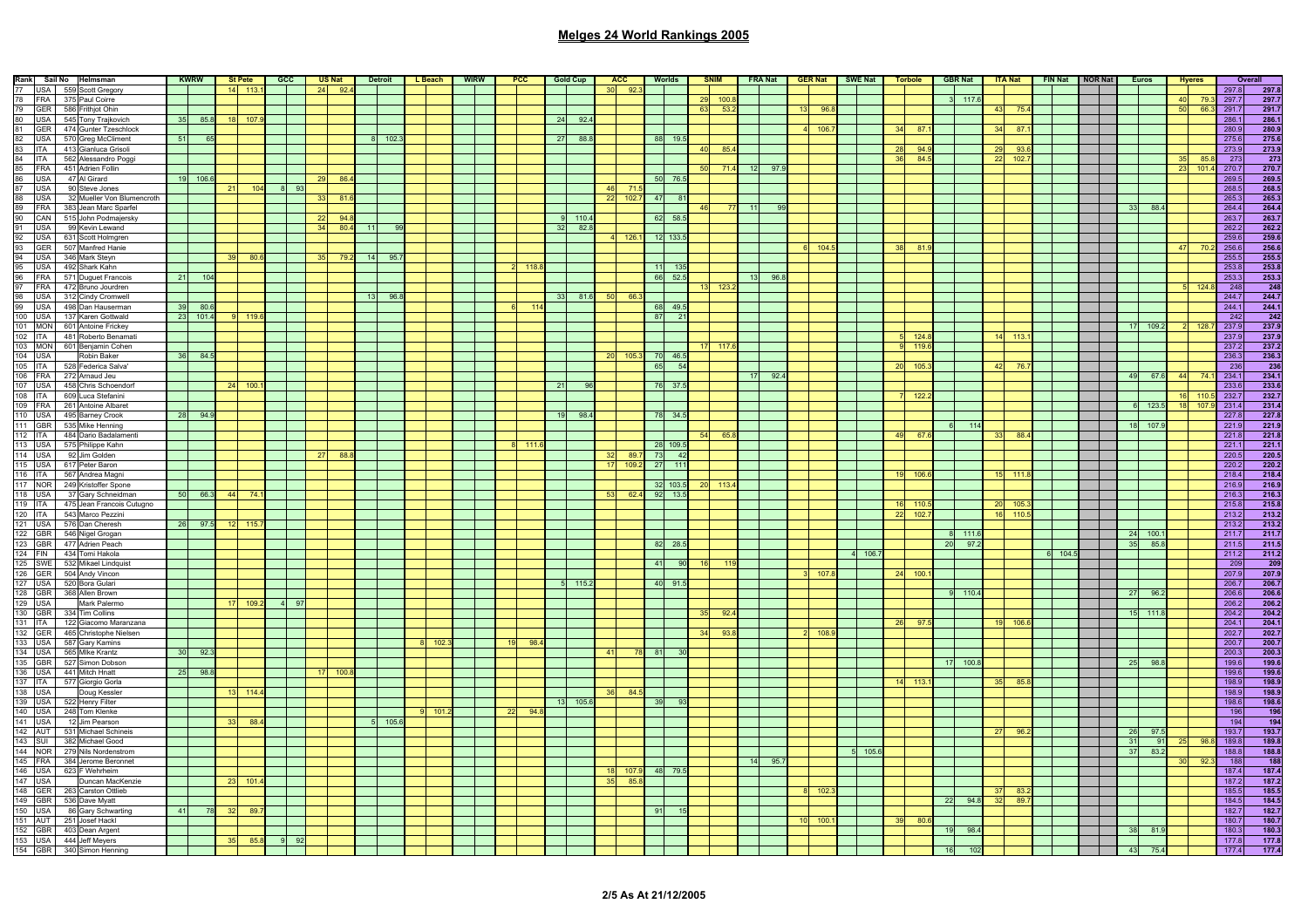| Rank Sail No Helmsman<br>156 USA 523 Frank Davenport<br>166 FRA 473 Olivier Gellez<br>157 USA 456 Michael Royer<br>157 USA 456 Michael Royer<br>167 USA 604 Gary Umberger<br>169 USA 323 Thibaut Garnotel<br>162 USA 244 Gleve Eller<br>168 USA 162 Jo                                                                                                                                                      |       | <b>KWRW</b> |       | St Pete | $CC$            |      | US Nat                  | <b>Detroit</b> | L Beach | <b>WIRW</b> | PCC |            | <b>Gold Cup</b>         | <b>ACC</b>    | <b>Worlds</b>   |       |        | <b>SNIM</b> | <b>FRA Nat</b> |                 | <b>GER Nat SWE Nat Torbole</b> |       |     |      |       |       | GBR Nat   ITA Nat |          | FIN Nat NOR Nat |    | Euros    | <b>Hveres</b>                |        | Overall             |
|-------------------------------------------------------------------------------------------------------------------------------------------------------------------------------------------------------------------------------------------------------------------------------------------------------------------------------------------------------------------------------------------------------------|-------|-------------|-------|---------|-----------------|------|-------------------------|----------------|---------|-------------|-----|------------|-------------------------|---------------|-----------------|-------|--------|-------------|----------------|-----------------|--------------------------------|-------|-----|------|-------|-------|-------------------|----------|-----------------|----|----------|------------------------------|--------|---------------------|
|                                                                                                                                                                                                                                                                                                                                                                                                             |       |             | $-31$ | 91      |                 |      |                         |                |         |             |     |            | 30 85.2                 |               |                 |       |        |             |                |                 |                                |       |     |      |       |       |                   |          |                 |    |          |                              | 176.2  | 176.2               |
|                                                                                                                                                                                                                                                                                                                                                                                                             |       |             |       |         |                 |      |                         |                |         |             |     |            |                         |               |                 |       |        |             |                |                 |                                |       |     |      |       |       |                   |          |                 |    | 36 84.5  | 89.                          | 174.2  | 174.2               |
|                                                                                                                                                                                                                                                                                                                                                                                                             | $-47$ | 70.2        | 42    | 76      |                 |      |                         |                |         |             |     |            | 80                      |               | 83              | - 27  |        |             |                |                 |                                |       |     |      |       |       |                   |          |                 |    |          |                              | 173.9  | 173.9               |
| 563 Massimo Magnani                                                                                                                                                                                                                                                                                                                                                                                         |       |             |       |         |                 |      |                         |                |         |             |     |            |                         |               |                 |       |        | 74.2        |                |                 |                                |       |     |      |       |       | 97.               |          |                 |    |          |                              | 171.7  | 171.7               |
|                                                                                                                                                                                                                                                                                                                                                                                                             |       |             | 30    | 92.3    |                 |      |                         |                |         |             |     |            |                         | 40<br>79.3    |                 |       |        |             |                |                 |                                |       |     |      |       |       |                   |          |                 |    |          |                              | 171.6  | 171.6               |
|                                                                                                                                                                                                                                                                                                                                                                                                             |       | 44 74.1     |       |         | 10 <sup>1</sup> | – Q∙ |                         |                |         |             |     |            |                         |               |                 |       |        |             |                |                 |                                |       |     |      |       |       |                   |          |                 |    |          |                              | 165.1  | 165.1               |
|                                                                                                                                                                                                                                                                                                                                                                                                             |       |             |       |         |                 |      |                         |                |         |             |     |            |                         |               |                 |       | 43     | 81          |                |                 |                                |       | 37  | 83.  |       |       |                   |          |                 |    |          |                              | 164.4  | 164.4               |
|                                                                                                                                                                                                                                                                                                                                                                                                             |       |             |       | 87.     |                 |      |                         |                |         |             |     |            |                         | 67.6<br>49    | 95              |       |        |             |                |                 |                                |       |     |      |       |       |                   |          |                 |    |          |                              | 163.   | 163.7               |
|                                                                                                                                                                                                                                                                                                                                                                                                             |       |             |       | 118.3   |                 |      |                         |                |         |             |     |            |                         |               | 71              | - 45  |        |             |                |                 |                                |       |     |      |       |       |                   |          |                 |    |          |                              | 163.3  | 163.3               |
|                                                                                                                                                                                                                                                                                                                                                                                                             |       |             |       |         |                 |      |                         |                |         |             |     |            |                         |               |                 |       |        |             |                |                 |                                |       | 40I | 79   |       |       |                   |          |                 |    |          | -83                          | 162.5  | 162.5               |
|                                                                                                                                                                                                                                                                                                                                                                                                             |       |             |       |         |                 |      |                         |                |         |             |     |            |                         |               |                 |       |        |             |                |                 |                                |       |     | 75.  |       |       |                   |          |                 |    |          |                              | 157.3  |                     |
|                                                                                                                                                                                                                                                                                                                                                                                                             |       |             |       |         |                 |      |                         |                |         |             |     |            |                         |               |                 |       |        |             |                |                 |                                |       | 43  |      |       |       | 81.               |          |                 |    |          |                              |        | 157.3               |
|                                                                                                                                                                                                                                                                                                                                                                                                             |       | 29 93.6     |       |         |                 |      |                         |                |         |             |     |            |                         |               | 59              | - 63  |        |             |                |                 |                                |       |     |      |       |       |                   |          |                 |    |          |                              | 156.6  | $\frac{156.6}{156}$ |
|                                                                                                                                                                                                                                                                                                                                                                                                             |       |             |       |         |                 |      |                         |                |         |             |     |            |                         |               |                 |       |        |             |                |                 |                                |       | 42  | 76.  |       |       | 40<br>79.3        |          |                 |    |          |                              | 156    |                     |
|                                                                                                                                                                                                                                                                                                                                                                                                             |       | 54 61.1     |       |         |                 |      |                         |                |         |             |     |            |                         |               | $94$ 10.5       |       |        |             |                |                 |                                |       |     |      |       |       |                   |          |                 |    |          |                              | 155.6  | 155.6               |
|                                                                                                                                                                                                                                                                                                                                                                                                             |       |             |       |         |                 |      |                         |                |         |             |     |            |                         |               |                 |       | 52     | 68.0        |                |                 |                                |       |     |      |       |       |                   |          |                 |    |          | -36<br>84                    | 153.1  | 153.1               |
|                                                                                                                                                                                                                                                                                                                                                                                                             |       |             |       |         |                 |      | 38<br>75                |                |         |             |     |            |                         | 47<br>70.3    | 97              |       |        |             |                |                 |                                |       |     |      |       |       |                   |          |                 |    |          |                              | 151.8  | 151.8               |
|                                                                                                                                                                                                                                                                                                                                                                                                             |       | 55 59.8     |       |         |                 |      |                         |                |         |             |     |            | 26                      |               |                 |       |        |             |                |                 |                                |       |     |      |       |       |                   |          |                 |    |          |                              | 149.8  | 149.8               |
|                                                                                                                                                                                                                                                                                                                                                                                                             |       | 42 76.7     | 45    | 72.8    |                 |      |                         |                |         |             |     |            |                         |               |                 |       |        |             |                |                 |                                |       |     |      |       |       |                   |          |                 |    |          |                              | 149.5  | 149.5               |
|                                                                                                                                                                                                                                                                                                                                                                                                             |       |             |       |         |                 |      |                         |                |         |             |     |            |                         |               |                 |       |        |             |                |                 |                                |       | 45  | 72.  |       |       |                   |          |                 |    |          | $\boldsymbol{\Lambda}$<br>75 | 148.2  | 148.2               |
|                                                                                                                                                                                                                                                                                                                                                                                                             |       |             |       |         |                 |      |                         |                |         |             |     |            |                         |               |                 |       | 59     | 58.8        |                |                 |                                |       |     |      |       |       |                   |          |                 |    |          | 80                           | 139.4  | 139.4               |
| 497 Bartley Griffith/Daniel Wittig                                                                                                                                                                                                                                                                                                                                                                          |       |             |       |         |                 |      |                         |                |         |             |     |            |                         | 87.1<br>34    | 67              | 51    |        |             |                |                 |                                |       |     |      |       |       |                   |          |                 |    |          |                              | 138.1  | 138.1               |
|                                                                                                                                                                                                                                                                                                                                                                                                             |       |             |       |         |                 |      |                         |                |         |             |     |            |                         |               |                 |       |        |             |                |                 |                                |       |     |      |       |       |                   |          |                 |    |          |                              |        | 137.9               |
|                                                                                                                                                                                                                                                                                                                                                                                                             |       |             |       |         |                 |      |                         |                |         |             |     |            |                         |               |                 |       |        | 56          |                |                 |                                |       |     |      |       |       |                   |          |                 |    |          |                              | 137.9  |                     |
|                                                                                                                                                                                                                                                                                                                                                                                                             |       |             | 46    | 71.5    |                 |      |                         |                |         |             |     |            |                         | -51<br>65     |                 |       |        |             |                |                 |                                |       |     |      |       |       |                   |          |                 |    |          |                              | 136.5  | 136.5               |
|                                                                                                                                                                                                                                                                                                                                                                                                             |       |             |       | 128.    |                 |      |                         |                |         |             |     |            |                         |               |                 |       |        |             |                |                 |                                |       |     |      |       |       |                   |          |                 |    |          |                              | 128.7  | 128.7               |
|                                                                                                                                                                                                                                                                                                                                                                                                             |       |             |       |         |                 |      |                         |                |         |             |     |            |                         |               |                 |       |        | 127.4       |                |                 |                                |       |     |      |       |       |                   |          |                 |    |          |                              | 127.4  | 127.4               |
| 171 USA 31 Marty Jensen<br>172 USA 200 Scott Baker<br>173 ITA 607 Fabio Bruno Zorzan<br>174 FRA 463 Jacques Chamalilard<br>175 USA 497 Bartley Grifflut/Daniel<br>177 USA Justin Neal<br>177 USA Justin Neal<br>179 NOR 506 Geri Dahl Ander                                                                                                                                                                 |       | 34 87.1     |       |         |                 |      |                         |                |         |             |     |            |                         |               | 75              | $-39$ |        |             |                |                 |                                |       |     |      |       |       |                   |          |                 |    |          |                              | 126.   | 126.1               |
| 181 USA 221 Keith Grzelak<br>180 USA 141 Tom Treat<br>181 USA 221 Kelth Grzela Brotherton<br>183 GBB 616 Paul Brotherton<br>183 GBB 616 Paul Brotherton<br>183 GBB 616 Paul Brotherton<br>185 USA 49 Shawn Benedict<br>186 USA 329 Tugdual Becquem<br>187 USA 526 Dave Ch                                                                                                                                   |       |             |       |         |                 |      |                         |                |         |             |     | $17$ 100.  |                         |               | 86 22.5         |       |        |             |                |                 |                                |       |     |      |       |       |                   |          |                 |    |          |                              | 123.3  | 123.3               |
|                                                                                                                                                                                                                                                                                                                                                                                                             |       |             |       |         |                 |      |                         |                |         |             |     |            | 117.6                   |               |                 |       |        |             |                |                 |                                |       |     |      |       |       |                   |          |                 |    |          |                              | 117.6  | 117.6               |
|                                                                                                                                                                                                                                                                                                                                                                                                             |       |             |       |         |                 |      |                         |                |         |             |     |            |                         |               |                 |       |        |             |                |                 |                                |       |     |      |       |       |                   |          |                 | 11 | 117      |                              | $-117$ | 117                 |
|                                                                                                                                                                                                                                                                                                                                                                                                             |       |             |       |         |                 |      |                         |                |         |             |     | 116        |                         |               |                 |       |        |             |                |                 |                                |       |     |      |       |       |                   |          |                 |    |          |                              | 116.4  | 116.4               |
| 329 Tugdual Becquemie                                                                                                                                                                                                                                                                                                                                                                                       |       |             |       |         |                 |      |                         |                |         |             |     |            |                         |               |                 |       | 18     | 116         |                |                 |                                |       |     |      |       |       |                   |          |                 |    |          |                              | 116.2  | 116.2               |
|                                                                                                                                                                                                                                                                                                                                                                                                             |       |             |       |         |                 |      |                         |                |         |             |     |            |                         | 14<br>$-113.$ |                 |       |        |             |                |                 |                                |       |     |      |       |       |                   |          |                 |    |          |                              |        |                     |
|                                                                                                                                                                                                                                                                                                                                                                                                             |       |             |       |         |                 |      |                         |                |         |             |     |            |                         |               |                 |       |        |             |                |                 |                                |       |     |      |       |       |                   |          |                 |    |          |                              | 113.1  | 113.1               |
|                                                                                                                                                                                                                                                                                                                                                                                                             |       |             |       |         |                 |      |                         |                |         |             |     |            | $7$ 112.8               |               |                 |       |        |             |                |                 |                                |       |     |      |       |       |                   |          |                 |    |          |                              | 112.8  | 112.8               |
|                                                                                                                                                                                                                                                                                                                                                                                                             |       |             |       |         |                 |      |                         |                |         |             |     | $7 - 112.$ |                         |               |                 |       |        |             |                |                 |                                |       |     |      |       |       |                   |          |                 |    |          |                              | 112.8  | 112.8               |
|                                                                                                                                                                                                                                                                                                                                                                                                             |       | 15 111.8    |       |         |                 |      |                         |                |         |             |     |            |                         |               |                 |       |        |             |                |                 |                                |       |     |      |       |       |                   |          |                 |    |          |                              | 111.8  | 111.8               |
|                                                                                                                                                                                                                                                                                                                                                                                                             |       |             | 40    | 79.3    |                 |      |                         |                |         |             |     |            |                         |               | 80 31.5         |       |        |             |                |                 |                                |       |     |      |       |       |                   |          |                 |    |          |                              | 110.8  | 110.8               |
|                                                                                                                                                                                                                                                                                                                                                                                                             |       |             |       |         |                 |      |                         |                |         |             |     |            |                         |               |                 |       |        |             |                |                 |                                |       |     |      |       |       |                   | 110      |                 |    |          |                              | $-110$ | 110                 |
|                                                                                                                                                                                                                                                                                                                                                                                                             |       |             |       |         |                 |      |                         |                |         |             |     |            |                         |               |                 |       |        |             |                |                 |                                | - 110 |     |      |       |       |                   |          |                 |    |          |                              | $-110$ | 110                 |
|                                                                                                                                                                                                                                                                                                                                                                                                             |       |             |       |         |                 |      |                         |                |         |             |     |            |                         |               |                 |       |        |             |                |                 |                                |       |     |      |       |       |                   | 108.9    |                 |    |          |                              | 108.9  | 108.9               |
| 411 Andreas Helmgard                                                                                                                                                                                                                                                                                                                                                                                        |       |             |       |         |                 |      |                         |                |         |             |     |            |                         |               |                 |       |        |             |                |                 |                                | 108.  |     |      |       |       |                   |          |                 |    |          |                              | 108.9  | 108.9               |
|                                                                                                                                                                                                                                                                                                                                                                                                             |       |             |       |         |                 |      |                         |                |         |             |     |            |                         |               |                 |       |        |             |                |                 |                                |       |     |      |       |       |                   |          |                 |    |          |                              | $-10$  | 108                 |
|                                                                                                                                                                                                                                                                                                                                                                                                             |       | 18 107.9    |       |         |                 |      |                         |                |         |             |     |            |                         |               |                 |       |        |             |                |                 |                                |       |     |      |       |       |                   |          |                 |    |          |                              | 107.9  | 107.9               |
|                                                                                                                                                                                                                                                                                                                                                                                                             |       |             |       |         |                 |      |                         |                |         |             |     |            |                         |               |                 |       |        |             |                |                 |                                | 107.8 |     |      |       |       |                   |          |                 |    |          |                              | 107.8  | 107.8               |
|                                                                                                                                                                                                                                                                                                                                                                                                             |       |             |       |         |                 |      |                         |                |         |             |     |            |                         |               |                 |       | 24 107 |             |                |                 |                                |       |     |      |       |       |                   |          |                 |    |          |                              |        | 107.8               |
|                                                                                                                                                                                                                                                                                                                                                                                                             |       |             |       |         |                 |      |                         |                |         |             |     |            |                         |               |                 |       |        |             |                |                 |                                |       |     |      |       |       |                   |          |                 |    |          |                              | 107.   |                     |
|                                                                                                                                                                                                                                                                                                                                                                                                             |       |             |       |         |                 |      |                         |                |         |             |     |            |                         |               |                 |       |        |             |                |                 |                                |       |     |      |       |       |                   |          |                 |    | 19 106.6 |                              | 106.   | 106.6               |
|                                                                                                                                                                                                                                                                                                                                                                                                             |       |             |       | 106.    |                 |      |                         |                |         |             |     |            |                         |               |                 |       |        |             |                |                 |                                |       |     |      |       |       |                   |          |                 |    |          |                              | 106.6  | 106.6               |
|                                                                                                                                                                                                                                                                                                                                                                                                             |       |             |       |         |                 |      |                         |                |         |             |     |            |                         |               | $30 \quad 106.$ |       |        |             |                |                 |                                |       |     |      |       |       |                   |          |                 |    |          |                              | 106.5  | 106.5               |
| 427 Christian von Drathen                                                                                                                                                                                                                                                                                                                                                                                   |       |             |       |         |                 |      |                         |                |         |             |     |            |                         |               |                 |       |        |             |                |                 | 105                            |       |     |      |       |       |                   |          |                 |    |          |                              | 105.6  | 105.6               |
|                                                                                                                                                                                                                                                                                                                                                                                                             |       |             |       |         |                 |      |                         |                |         |             |     | 105        |                         |               |                 |       |        |             |                |                 |                                |       |     |      |       |       |                   |          |                 |    |          |                              | 105.6  | 105.6               |
|                                                                                                                                                                                                                                                                                                                                                                                                             |       |             |       |         |                 |      |                         |                |         |             |     |            |                         |               |                 |       |        |             |                |                 |                                |       |     |      | $-13$ | 105.6 |                   |          |                 |    |          |                              | 105.6  | 105.6               |
|                                                                                                                                                                                                                                                                                                                                                                                                             |       |             |       |         |                 |      |                         |                |         |             |     |            |                         |               |                 |       |        |             |                |                 |                                | 104.5 |     |      |       |       |                   |          |                 |    |          |                              | 104.5  | 104.5               |
|                                                                                                                                                                                                                                                                                                                                                                                                             |       |             |       |         |                 |      |                         |                |         |             |     |            |                         |               |                 |       |        |             |                |                 |                                |       |     |      |       |       | 104               |          |                 |    |          |                              | 104    | 104                 |
|                                                                                                                                                                                                                                                                                                                                                                                                             |       |             |       |         |                 |      |                         |                |         |             |     |            |                         |               |                 |       |        |             |                |                 |                                |       |     |      |       |       |                   |          |                 | 21 | 104      |                              | 104    | 104                 |
|                                                                                                                                                                                                                                                                                                                                                                                                             |       |             |       |         |                 |      |                         |                |         |             |     |            |                         |               |                 |       |        |             |                |                 |                                |       |     |      |       |       |                   | 103.4    |                 |    |          |                              | 103.4  | 103.4               |
|                                                                                                                                                                                                                                                                                                                                                                                                             |       |             |       |         |                 |      |                         |                |         |             |     |            |                         |               |                 |       |        |             |                |                 |                                | 103.4 |     |      |       |       |                   |          |                 |    |          |                              | 103.4  | 103.4               |
|                                                                                                                                                                                                                                                                                                                                                                                                             |       |             |       |         |                 |      |                         |                |         |             |     |            |                         |               |                 |       |        |             |                |                 |                                |       |     |      |       |       |                   |          |                 |    |          |                              |        |                     |
|                                                                                                                                                                                                                                                                                                                                                                                                             |       |             |       |         |                 |      | 15<br>103.              |                |         |             |     |            |                         |               |                 |       |        |             |                |                 |                                |       |     |      |       |       |                   |          |                 |    |          |                              | 103.2  | 103.2               |
|                                                                                                                                                                                                                                                                                                                                                                                                             |       |             |       |         |                 |      |                         |                |         |             | 15  | 103        |                         |               |                 |       |        |             |                |                 |                                |       |     |      |       |       |                   |          |                 |    |          |                              | 103.2  | 103.2               |
|                                                                                                                                                                                                                                                                                                                                                                                                             |       |             |       |         |                 |      |                         |                |         |             |     |            |                         |               |                 |       |        |             |                |                 |                                | 102.3 |     |      |       |       |                   |          |                 |    |          |                              | 102.3  | 102.3               |
|                                                                                                                                                                                                                                                                                                                                                                                                             |       |             |       |         |                 |      |                         |                |         |             |     |            |                         |               | 33              | 10    |        |             |                |                 |                                |       |     |      |       |       |                   |          |                 |    |          |                              | 102    | 102                 |
|                                                                                                                                                                                                                                                                                                                                                                                                             |       |             |       |         |                 |      |                         |                |         |             |     |            |                         |               |                 |       |        |             |                |                 |                                |       |     |      |       |       |                   | 101.2    |                 |    |          |                              | 101.2  | 101.2               |
|                                                                                                                                                                                                                                                                                                                                                                                                             |       |             |       |         |                 |      |                         |                |         |             |     |            |                         |               |                 |       |        |             |                |                 |                                | 101.2 |     |      |       |       |                   |          |                 |    |          |                              | 101.2  | 101.2               |
| 414 Lance Smotherman                                                                                                                                                                                                                                                                                                                                                                                        |       |             |       |         |                 |      |                         | 101.           |         |             |     |            |                         |               |                 |       |        |             |                |                 |                                |       |     |      |       |       |                   |          |                 |    |          |                              | 101.2  | 101.2               |
|                                                                                                                                                                                                                                                                                                                                                                                                             |       |             |       |         |                 |      |                         |                |         |             |     |            |                         |               |                 |       |        |             |                |                 |                                | 100.  |     |      |       |       |                   |          |                 |    |          |                              | 100.1  | 100.1               |
| 218 FIN 319 Jan Malmgren                                                                                                                                                                                                                                                                                                                                                                                    |       |             |       |         |                 |      |                         |                |         |             |     |            |                         |               |                 |       |        |             |                |                 |                                |       |     |      |       |       |                   | 10 100.1 |                 |    |          |                              | 100.1  | 100.1               |
|                                                                                                                                                                                                                                                                                                                                                                                                             |       |             |       |         |                 |      |                         |                |         | 1 100       |     |            |                         |               |                 |       |        |             |                |                 |                                |       |     |      |       |       |                   |          |                 |    |          |                              | $-100$ | 100                 |
|                                                                                                                                                                                                                                                                                                                                                                                                             |       |             |       |         |                 | - QC |                         |                |         |             |     |            |                         |               |                 |       |        |             |                |                 |                                |       |     |      |       |       |                   |          |                 |    |          |                              | - 99   | - 99                |
| 608 Renato Vallivero                                                                                                                                                                                                                                                                                                                                                                                        |       |             |       |         |                 |      |                         |                |         |             |     |            |                         |               |                 |       |        |             |                |                 |                                |       | 25  | 98.8 |       |       |                   |          |                 |    |          |                              | 98.8   | 98.8                |
|                                                                                                                                                                                                                                                                                                                                                                                                             |       |             |       |         |                 |      |                         |                |         |             |     |            |                         |               |                 |       |        |             |                |                 |                                |       |     |      |       |       |                   |          |                 |    |          |                              |        |                     |
|                                                                                                                                                                                                                                                                                                                                                                                                             |       |             |       |         |                 |      |                         |                |         |             |     |            |                         |               |                 |       |        |             |                |                 |                                |       |     |      |       |       |                   |          |                 |    |          |                              | 98.8   | 98.8<br>98.8        |
|                                                                                                                                                                                                                                                                                                                                                                                                             |       |             |       |         |                 |      |                         |                |         |             |     |            |                         | 25<br>98.8    |                 |       |        |             |                |                 |                                |       |     |      |       |       |                   |          |                 |    |          |                              | 98.8   |                     |
| $\begin{tabular}{ c c c c } \hline 218 & \hline FIN & 319 Jan Malmgren \\ \hline 219 & 19SA & 301 lietb to C220 & 19SA & 36 Intb toC221 & 1TA & 608 Renato Valliver \\ \hline 222 & 19SA & 552 Ryl, algorithm \\ \hline 223 & 19SA & B Harrison \\ \hline 224 & 19SA & 491 Nikr Halmos \\ \hline 225 & 19SA & R MaxMder Kast227 & 19SA & R MacMillan \\ \hline 226 & AUT & 164 Alexander Kasti \\ \hline 2$ |       |             |       |         |                 |      | 98.4<br>19 <sup>1</sup> |                |         |             |     |            |                         |               |                 |       |        |             |                |                 |                                |       |     |      |       |       |                   |          |                 |    |          |                              | 98.4   | 98.4                |
|                                                                                                                                                                                                                                                                                                                                                                                                             |       |             |       |         |                 | -9   |                         |                |         |             |     |            |                         |               |                 |       |        |             |                |                 |                                |       |     |      |       |       |                   |          |                 |    |          |                              | -91    | $-98$               |
| 164 Alexander Kastinger                                                                                                                                                                                                                                                                                                                                                                                     |       |             |       |         |                 |      |                         |                |         |             |     |            |                         |               |                 |       |        |             |                | 12 <sup>1</sup> | 97                             |       |     |      |       |       |                   |          |                 |    |          |                              | 97.    | 97.9                |
|                                                                                                                                                                                                                                                                                                                                                                                                             |       |             |       |         |                 |      |                         |                |         |             |     |            |                         | 97.5<br>26    |                 |       |        |             |                |                 |                                |       |     |      |       |       |                   |          |                 |    |          |                              | 97.5   | 97.5                |
|                                                                                                                                                                                                                                                                                                                                                                                                             |       |             |       |         |                 |      |                         |                |         |             |     |            | 97.2<br>20 <sup>1</sup> |               |                 |       |        |             |                |                 |                                |       |     |      |       |       |                   |          |                 |    |          |                              | 97.2   | 97.2                |
|                                                                                                                                                                                                                                                                                                                                                                                                             |       |             |       |         |                 | - 96 |                         |                |         |             |     |            |                         |               |                 |       |        |             |                |                 |                                |       |     |      |       |       |                   |          |                 |    |          |                              | $-96$  | 96                  |
|                                                                                                                                                                                                                                                                                                                                                                                                             |       |             |       |         |                 |      |                         |                |         |             |     |            |                         |               |                 |       |        |             |                | 14              | 95.                            |       |     |      |       |       |                   |          |                 |    |          |                              | 95.7   | 95.7                |
|                                                                                                                                                                                                                                                                                                                                                                                                             |       |             |       |         |                 |      |                         |                |         |             |     |            |                         |               |                 |       |        |             |                |                 |                                |       |     |      |       |       |                   |          |                 |    |          |                              | 95     | $-95$               |
|                                                                                                                                                                                                                                                                                                                                                                                                             |       |             |       |         |                 |      |                         |                |         |             |     |            |                         |               |                 |       |        |             |                |                 |                                |       |     |      |       |       |                   |          |                 |    | 28 94.9  |                              | 94.9   | 94.9                |
|                                                                                                                                                                                                                                                                                                                                                                                                             |       |             |       |         |                 |      |                         |                |         |             |     |            |                         |               |                 |       |        |             |                |                 |                                |       |     |      |       |       |                   |          |                 |    |          |                              |        |                     |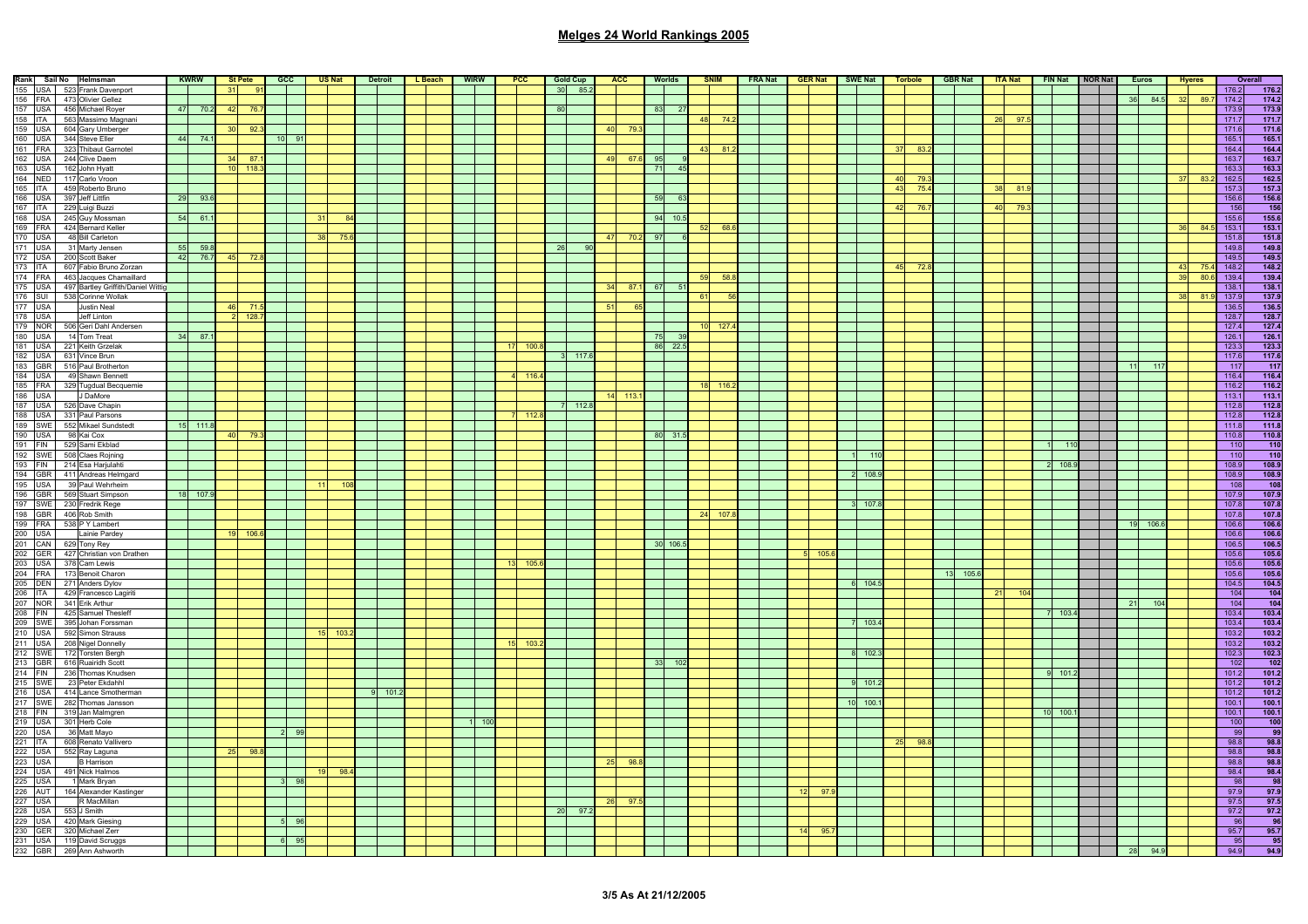| $\frac{\textbf{Rank} \quad \textbf{Sail No} \quad \textbf{Helmsman}}{234 \quad \text{USA} \quad 142 \quad \text{Sotovt Miller}}$ $\frac{234 \quad \text{USA} \quad 125 \quad \text{Sleven Shepard}}{235 \quad \text{NOR} \quad 400 \quad \text{Kristian Nergaard}}$ $\frac{236 \quad \text{USA} \quad 604 \quad \text{Red Coulons}}{237 \quad \text{USA} \quad 198 \quad \text{Red}\end{array}$ \n $\frac{237 \quad \text{USA} \quad 198 \quad \text{Red Coulons}}{239$ | <b>KWRW</b> |    | <b>St Pete</b> | <b>GCC</b> |          | <b>US Nat</b> |    | <b>Detroit</b> | L Beach | <b>WIRW</b> |       | <b>PCC</b>                        | <b>Gold Cup</b> | <b>ACC</b>      |      | Worlds  |                | <b>SNIM</b> |           | FRA Nat GER Nat | SWE Nat | <b>Torbole</b> |           | GBR Nat |    | <b>ITA Nat</b> |             | FIN Nat NOR Nat |             | <b>Euros</b> |     | <b>Hyeres</b> |              | Overall                                                       |
|-------------------------------------------------------------------------------------------------------------------------------------------------------------------------------------------------------------------------------------------------------------------------------------------------------------------------------------------------------------------------------------------------------------------------------------------------------------------------|-------------|----|----------------|------------|----------|---------------|----|----------------|---------|-------------|-------|-----------------------------------|-----------------|-----------------|------|---------|----------------|-------------|-----------|-----------------|---------|----------------|-----------|---------|----|----------------|-------------|-----------------|-------------|--------------|-----|---------------|--------------|---------------------------------------------------------------|
|                                                                                                                                                                                                                                                                                                                                                                                                                                                                         |             |    |                |            |          |               |    |                |         |             |       |                                   | 22 94.8         |                 |      |         |                |             |           |                 |         |                |           |         |    |                |             |                 |             |              |     |               | 94.8         | 94.8                                                          |
|                                                                                                                                                                                                                                                                                                                                                                                                                                                                         |             |    |                |            |          |               | 15 | 94.6           |         |             |       |                                   |                 |                 |      |         |                |             |           |                 |         |                |           |         |    |                |             |                 |             |              |     |               | 94.6         | 94.6                                                          |
|                                                                                                                                                                                                                                                                                                                                                                                                                                                                         |             |    |                |            |          |               |    |                |         |             |       |                                   |                 |                 |      | 38 94.5 |                |             |           |                 |         |                |           |         |    |                |             |                 |             |              |     |               | 94.5         | $\frac{94.5}{94}$                                             |
|                                                                                                                                                                                                                                                                                                                                                                                                                                                                         |             |    |                |            |          |               |    |                |         |             | $Q_4$ |                                   |                 |                 |      |         |                |             |           |                 |         |                |           |         |    |                |             |                 |             |              |     |               | 94           |                                                               |
|                                                                                                                                                                                                                                                                                                                                                                                                                                                                         |             |    |                |            | $\alpha$ |               |    |                |         |             |       |                                   |                 |                 |      |         |                |             |           |                 |         |                |           |         |    |                |             |                 |             |              |     |               | 94           | $-94$                                                         |
|                                                                                                                                                                                                                                                                                                                                                                                                                                                                         |             |    |                |            |          |               | 16 | 93.5           |         |             |       |                                   |                 |                 |      |         |                |             |           |                 |         |                |           |         |    |                |             |                 |             |              |     |               | 93.5         | 93.5                                                          |
|                                                                                                                                                                                                                                                                                                                                                                                                                                                                         |             |    |                |            |          |               |    |                |         |             |       | 24<br>92                          |                 |                 |      |         |                |             |           |                 |         |                |           |         |    |                |             |                 |             |              |     |               | 92.4<br>91   | 92.4<br>$-91$                                                 |
|                                                                                                                                                                                                                                                                                                                                                                                                                                                                         |             |    |                |            |          |               |    |                |         |             |       |                                   |                 |                 |      |         |                |             |           |                 |         | 32             | 89.       |         |    |                |             |                 |             |              |     |               | 89.7         | 89.7                                                          |
|                                                                                                                                                                                                                                                                                                                                                                                                                                                                         |             |    |                |            |          |               |    |                |         |             |       |                                   |                 |                 |      |         |                |             |           |                 |         |                |           |         |    |                |             |                 | 32          | 89.7         |     |               | 89.7         | 89.7                                                          |
|                                                                                                                                                                                                                                                                                                                                                                                                                                                                         |             |    |                |            |          |               |    |                |         |             |       |                                   |                 |                 |      |         |                |             |           |                 |         |                |           |         |    |                |             |                 |             |              |     | 88.4          | 88.4         |                                                               |
|                                                                                                                                                                                                                                                                                                                                                                                                                                                                         |             |    | 84.5           |            |          |               |    |                |         |             |       |                                   |                 |                 |      |         |                |             |           |                 |         |                |           |         |    |                |             |                 |             |              |     |               | 84.5         | $\frac{88.4}{84.5}$                                           |
|                                                                                                                                                                                                                                                                                                                                                                                                                                                                         | 37 83.2     |    |                |            |          |               |    |                |         |             |       |                                   |                 |                 |      |         |                |             |           |                 |         |                |           |         |    |                |             |                 |             |              |     |               | 83.2         | 83.2                                                          |
|                                                                                                                                                                                                                                                                                                                                                                                                                                                                         |             |    |                |            |          |               |    |                |         |             |       |                                   |                 |                 |      | 46 82.5 |                |             |           |                 |         |                |           |         |    |                |             |                 |             |              |     |               | 82.5         | 82.5                                                          |
|                                                                                                                                                                                                                                                                                                                                                                                                                                                                         | 38 81.9     |    |                |            |          |               |    |                |         |             |       |                                   |                 |                 |      |         |                |             |           |                 |         |                |           |         |    |                |             |                 |             |              |     |               | 81.9         | 81.9                                                          |
|                                                                                                                                                                                                                                                                                                                                                                                                                                                                         |             |    |                |            |          |               |    |                |         |             |       |                                   |                 | 38 <sup>1</sup> | 81.  |         |                |             |           |                 |         |                |           |         |    |                |             |                 |             |              |     |               | 81.9         | 81.9                                                          |
|                                                                                                                                                                                                                                                                                                                                                                                                                                                                         |             | 41 | 78             |            |          |               |    |                |         |             |       |                                   |                 |                 |      |         |                |             |           |                 |         |                |           |         |    |                |             |                 |             |              |     |               | $\sqrt{78}$  | $\frac{78}{78}$                                               |
|                                                                                                                                                                                                                                                                                                                                                                                                                                                                         |             |    |                |            |          |               |    |                |         |             |       |                                   |                 |                 |      |         |                |             |           |                 |         |                |           |         |    |                |             |                 |             |              |     |               | 78           |                                                               |
|                                                                                                                                                                                                                                                                                                                                                                                                                                                                         |             |    |                |            |          | 76.8          |    |                |         |             |       |                                   |                 |                 |      |         |                |             |           |                 |         |                |           |         |    |                |             |                 |             |              |     |               | 76.8         | $\frac{76.8}{76.7}$                                           |
|                                                                                                                                                                                                                                                                                                                                                                                                                                                                         |             |    |                |            |          |               |    |                |         |             |       |                                   |                 |                 |      |         |                |             |           |                 |         |                |           |         |    |                |             |                 |             |              | 42  | 76.7          | 76.7         |                                                               |
|                                                                                                                                                                                                                                                                                                                                                                                                                                                                         |             |    |                |            |          |               |    |                |         |             |       |                                   |                 |                 |      |         |                |             |           |                 |         |                |           |         |    |                |             |                 |             | 42 76.7      |     |               | 76.7         | 76.7                                                          |
|                                                                                                                                                                                                                                                                                                                                                                                                                                                                         |             |    |                |            |          |               |    |                |         |             |       |                                   |                 |                 |      | 51      |                |             |           |                 |         |                |           |         |    |                |             |                 |             |              |     |               | 75           | 75                                                            |
|                                                                                                                                                                                                                                                                                                                                                                                                                                                                         |             |    |                |            |          | 74.4          |    |                |         |             |       |                                   |                 |                 |      |         |                |             |           |                 |         |                |           |         |    |                |             |                 |             |              |     |               | 74.4         | 74.4                                                          |
|                                                                                                                                                                                                                                                                                                                                                                                                                                                                         |             |    |                |            |          |               |    |                |         |             |       |                                   |                 |                 |      |         |                |             |           |                 |         |                |           |         |    |                |             |                 |             | 44 74.1      |     |               | 74.1         | 74.1                                                          |
|                                                                                                                                                                                                                                                                                                                                                                                                                                                                         |             |    |                |            |          |               |    |                |         |             |       |                                   |                 |                 |      |         |                |             |           |                 |         | 44             | 74        |         |    |                |             |                 |             |              |     |               | 74.1         | 74.1                                                          |
|                                                                                                                                                                                                                                                                                                                                                                                                                                                                         |             |    |                |            |          |               |    |                |         |             |       |                                   |                 |                 |      |         |                |             |           |                 |         |                |           |         |    |                |             |                 | 45          | 72.8         |     |               | 72.8         | 72.8                                                          |
| 245 USA 78 John Raymont<br>247 GBR 560 Carolina Toll<br>247 GBR 554 Richard Thompson<br>248 USA 457 Mare Ward American<br>250 USA 262 Tim Timmer<br>250 USA 262 Circum Timmer<br>250 USA 29 Clocorge Rathley<br>252 GBR 432 Gbyn Williams<br>                                                                                                                                                                                                                           |             |    |                |            |          |               |    |                |         |             |       |                                   |                 | 45              | 72.3 |         |                |             |           |                 |         |                |           |         |    |                |             |                 |             | 71.5         |     |               | 72.8         | $\frac{72.8}{71.5}$                                           |
|                                                                                                                                                                                                                                                                                                                                                                                                                                                                         |             |    |                |            |          |               |    |                |         |             |       |                                   |                 |                 |      |         |                |             |           |                 |         |                |           |         |    |                |             |                 | 46<br>$-47$ | 70.2         |     |               | 71.5<br>70.2 | 70.2                                                          |
|                                                                                                                                                                                                                                                                                                                                                                                                                                                                         |             | 47 | 70             |            |          |               |    |                |         |             |       |                                   |                 |                 |      |         |                |             |           |                 |         |                |           |         |    |                |             |                 |             |              |     |               | 70.2         | 70.2                                                          |
|                                                                                                                                                                                                                                                                                                                                                                                                                                                                         |             |    |                |            |          |               |    |                |         |             |       |                                   |                 |                 |      |         |                |             |           |                 |         |                |           |         |    |                |             |                 |             |              | 48  | 68.9          | 68.9         | 68.9                                                          |
|                                                                                                                                                                                                                                                                                                                                                                                                                                                                         |             |    |                |            |          |               |    |                |         |             |       |                                   |                 |                 |      |         |                |             |           |                 |         |                |           |         |    |                |             |                 | 48          | 68.9         |     |               | 68.9         | 68.9                                                          |
|                                                                                                                                                                                                                                                                                                                                                                                                                                                                         |             |    |                |            |          |               |    |                |         |             |       |                                   |                 | 48 68.          |      |         |                |             |           |                 |         |                |           |         |    |                |             |                 |             |              |     |               | 68.9         | 68.9                                                          |
|                                                                                                                                                                                                                                                                                                                                                                                                                                                                         |             |    |                |            |          |               |    |                |         |             |       |                                   |                 |                 |      |         |                |             |           |                 |         | 48             | 68.       |         |    |                |             |                 |             |              |     |               | 68.9         | 68.9                                                          |
|                                                                                                                                                                                                                                                                                                                                                                                                                                                                         |             |    |                |            |          |               |    |                |         |             |       |                                   |                 |                 |      |         |                |             |           |                 |         |                |           |         |    |                |             |                 |             |              | 49  | 67.6          | 67.6         | 67.6                                                          |
|                                                                                                                                                                                                                                                                                                                                                                                                                                                                         | 49 67.6     |    |                |            |          |               |    |                |         |             |       |                                   |                 |                 |      |         |                |             |           |                 |         |                |           |         |    |                |             |                 |             |              |     |               | 67.6         | 67.6                                                          |
|                                                                                                                                                                                                                                                                                                                                                                                                                                                                         |             |    |                |            |          |               |    |                |         |             |       |                                   |                 |                 |      |         |                | - 53<br>67  |           |                 |         |                |           |         |    |                |             |                 |             |              |     |               | 67.2         | 67.2                                                          |
|                                                                                                                                                                                                                                                                                                                                                                                                                                                                         |             |    |                |            |          |               |    |                |         |             |       |                                   |                 |                 |      |         |                |             |           |                 |         | 50             | $-66.$    |         |    |                |             |                 |             |              |     |               | 66.3         | 66.3                                                          |
|                                                                                                                                                                                                                                                                                                                                                                                                                                                                         |             |    |                |            |          |               |    |                |         |             |       |                                   |                 |                 |      |         |                |             |           |                 |         | 51             | <u>ិស</u> |         |    |                |             |                 |             |              |     |               | 65           | $-65$                                                         |
| 272 USA<br>J Harrison                                                                                                                                                                                                                                                                                                                                                                                                                                                   |             |    |                |            |          |               |    |                |         |             |       |                                   |                 | 52              | 63.  |         |                |             |           |                 |         |                |           |         |    |                |             |                 |             |              |     |               | 63.7         | 63.7                                                          |
| 273 ITA 232 Giuseppe Gemirasio<br>274 ITA 164 Fazokas Siebdruck                                                                                                                                                                                                                                                                                                                                                                                                         |             |    |                |            |          |               |    |                |         |             |       |                                   |                 |                 |      |         |                |             |           |                 |         | -52            | 63        |         |    |                |             |                 |             |              |     |               | 63.7         | 63.7                                                          |
|                                                                                                                                                                                                                                                                                                                                                                                                                                                                         |             |    |                |            |          |               |    |                |         |             |       |                                   |                 |                 |      |         |                |             |           |                 |         | 53             | 62.4      |         |    |                |             |                 |             |              |     |               | 62.4         | 62.4                                                          |
| 154 Dan Van Heeckeren                                                                                                                                                                                                                                                                                                                                                                                                                                                   | 53 62.4     |    |                |            |          |               |    |                |         |             |       |                                   |                 |                 |      |         |                |             |           |                 |         |                |           |         |    |                |             |                 |             |              |     |               | 62.4         | 62.4                                                          |
|                                                                                                                                                                                                                                                                                                                                                                                                                                                                         |             |    |                |            |          |               |    |                |         |             |       |                                   |                 |                 |      |         |                | 61<br>57    |           |                 |         |                |           |         |    |                |             |                 |             |              |     |               | 61.6         | $\frac{61.6}{61.5}$                                           |
|                                                                                                                                                                                                                                                                                                                                                                                                                                                                         |             |    |                |            |          |               |    |                |         |             |       |                                   |                 |                 |      | 60 61.5 |                |             |           |                 |         |                |           |         |    |                |             |                 |             |              |     |               | 61.5         |                                                               |
|                                                                                                                                                                                                                                                                                                                                                                                                                                                                         |             |    |                |            |          |               |    |                |         |             |       |                                   |                 |                 |      |         |                | 58<br>60.2  |           |                 |         |                |           |         |    |                |             |                 |             |              |     |               | 60.2         | $\begin{array}{r} 60.2 \\ 60 \end{array}$                     |
|                                                                                                                                                                                                                                                                                                                                                                                                                                                                         |             |    |                |            |          |               |    |                |         |             |       |                                   |                 |                 |      | 61 60   |                |             |           |                 |         |                |           |         |    |                |             |                 |             |              |     |               | $-60$        |                                                               |
|                                                                                                                                                                                                                                                                                                                                                                                                                                                                         | 56 58.5     |    |                |            |          |               |    |                |         |             |       |                                   |                 |                 |      |         |                |             |           |                 |         |                |           |         |    |                |             |                 |             |              |     |               | 58.5         | 58.5<br>57.2                                                  |
|                                                                                                                                                                                                                                                                                                                                                                                                                                                                         | 57 57.2     |    |                |            |          |               |    |                |         |             |       |                                   |                 |                 |      |         |                |             |           |                 |         |                |           |         |    |                |             |                 |             |              |     |               | 57.2<br>55.9 | 55.9                                                          |
|                                                                                                                                                                                                                                                                                                                                                                                                                                                                         | 58 55.9     |    |                |            |          |               |    |                |         |             |       |                                   |                 |                 |      |         |                | 62<br>54.   |           |                 |         |                |           |         |    |                |             |                 |             |              |     |               | 54.6         | 54.6                                                          |
|                                                                                                                                                                                                                                                                                                                                                                                                                                                                         |             |    |                |            |          |               |    |                |         |             |       |                                   |                 |                 |      |         |                | 64<br>51.   |           |                 |         |                |           |         |    |                |             |                 |             |              |     |               | 51.8         |                                                               |
| $\begin{tabular}{ c c c c } \hline \multicolumn{1}{ c }{\textbf{7A}} & \multicolumn{1}{ c }{\textbf{16A}} & \textbf{5a2} \\ \hline \multicolumn{1}{ c }{\textbf{276} & \textbf{15A}} & \textbf{15A} & \textbf{16a1} & \textbf{0a1} & \textbf{16e6} & \textbf{6e6} \\ \hline \multicolumn{1}{ c }{\textbf{277} & \textbf{1SA} & \textbf{55Q} & \textbf{I} & \textbf{S1Q} & \textbf{I} & \textbf{16e6} \\ \$                                                              |             |    |                |            |          |               |    |                |         |             |       |                                   |                 |                 |      | 77      | $\frac{36}{3}$ |             |           |                 |         |                |           |         |    |                |             |                 |             |              |     |               | 36           | $\begin{array}{r} 51.8 \\ \underline{36} \\ 25.5 \end{array}$ |
|                                                                                                                                                                                                                                                                                                                                                                                                                                                                         |             |    |                |            |          |               |    |                |         |             |       |                                   |                 |                 |      | 84 25.5 |                |             |           |                 |         |                |           |         |    |                |             |                 |             |              |     |               | 25.5         |                                                               |
|                                                                                                                                                                                                                                                                                                                                                                                                                                                                         |             |    |                |            |          |               |    |                |         |             |       |                                   |                 |                 |      | 85 24   |                |             |           |                 |         |                |           |         |    |                |             |                 |             |              |     |               | 24           | - 24                                                          |
| 267 USA 533 Dean Maggio<br>289 USA 533 Dean Maggio<br>289 USA 75 Scott Petritz<br>290 USA 143 Chris Carnell<br>292 USA 447 Norman Johnson<br>292 USA 618 Andrew Bird                                                                                                                                                                                                                                                                                                    |             |    |                |            |          |               |    |                |         |             |       |                                   |                 |                 |      | 89      | 18             |             |           |                 |         |                |           |         |    |                |             |                 |             |              |     |               | 18           | 18                                                            |
|                                                                                                                                                                                                                                                                                                                                                                                                                                                                         |             |    |                |            |          |               |    |                |         |             |       |                                   |                 |                 |      | 90 16.5 |                |             |           |                 |         |                |           |         |    |                |             |                 |             |              |     |               | 16.5         | 16.5                                                          |
|                                                                                                                                                                                                                                                                                                                                                                                                                                                                         |             |    |                |            |          |               |    |                |         |             |       |                                   |                 |                 |      | 93 12   |                |             |           |                 |         |                |           |         |    |                |             |                 |             |              |     |               | 12           | $-12$                                                         |
|                                                                                                                                                                                                                                                                                                                                                                                                                                                                         |             |    |                |            |          |               |    |                |         |             |       |                                   |                 |                 |      | 96      | 7.5            |             |           |                 |         |                |           |         |    |                |             |                 |             |              |     |               | 7.5          | 7.5                                                           |
|                                                                                                                                                                                                                                                                                                                                                                                                                                                                         |             |    |                |            |          |               |    |                |         |             |       |                                   |                 |                 |      | 98      | 4.5            |             |           |                 |         |                |           |         |    |                |             |                 |             |              |     |               | 4.5          | 4.5                                                           |
|                                                                                                                                                                                                                                                                                                                                                                                                                                                                         |             |    |                |            |          |               |    |                |         |             |       |                                   |                 |                 |      |         |                |             |           |                 |         |                |           |         |    |                |             |                 |             |              |     |               |              |                                                               |
| The following competitors did not pay their class membership fees and therefore race outside the IMCA Class Rules. Their results have been removed from the ranking.                                                                                                                                                                                                                                                                                                    |             |    |                |            |          |               |    |                |         |             |       |                                   |                 |                 |      |         |                |             |           |                 |         |                |           |         |    |                |             |                 |             |              |     |               |              |                                                               |
| The following competitors (233)<br>293 FRA 612 Cedric de Kervenoael<br>295 FIN 36 Kenneth Thelen<br>295 FIN 262 Joonas Paivarinta<br>296 FIN 262 Joonas Paivarinta<br>299 GER 191 Heinz Fuche<br>299 ITA 170 Paolo Sgritta<br>300 USA 416 Go                                                                                                                                                                                                                            |             |    |                |            |          |               |    |                |         |             |       |                                   |                 |                 |      |         |                |             |           |                 |         |                |           |         |    |                |             |                 |             |              |     |               |              |                                                               |
|                                                                                                                                                                                                                                                                                                                                                                                                                                                                         |             |    |                |            |          |               |    |                |         |             |       |                                   |                 |                 |      |         |                | 124.6       | $6$ 104.5 |                 |         |                |           |         |    |                |             |                 |             |              |     |               | 229.1        | 229.1                                                         |
|                                                                                                                                                                                                                                                                                                                                                                                                                                                                         |             |    |                |            |          |               |    |                | 6 104.5 |             |       | 110.4                             |                 |                 |      |         |                |             |           |                 |         |                |           |         |    |                |             |                 |             |              |     |               | 214.9        | 214.9                                                         |
|                                                                                                                                                                                                                                                                                                                                                                                                                                                                         |             |    |                |            |          |               |    |                |         |             |       |                                   |                 |                 |      |         |                |             |           |                 |         |                |           |         |    |                | 107.8       |                 |             | 20 105.3     |     |               | 213.1        | 213.1                                                         |
|                                                                                                                                                                                                                                                                                                                                                                                                                                                                         |             |    |                |            |          |               |    |                |         |             |       |                                   |                 |                 |      |         |                |             |           |                 |         |                |           |         |    |                | 4 106.7     |                 |             |              | 28  |               | 94.9 201.6   | 201.6                                                         |
|                                                                                                                                                                                                                                                                                                                                                                                                                                                                         |             |    |                |            |          |               |    |                |         |             |       |                                   |                 |                 |      |         | $-51$          |             |           |                 |         |                |           |         |    |                |             |                 |             |              | 29  | 93.6          | 163.6        | 163.6                                                         |
|                                                                                                                                                                                                                                                                                                                                                                                                                                                                         |             |    |                |            |          |               |    |                |         |             |       |                                   |                 |                 |      |         |                |             |           | 15 94.6         |         | $54$ 61.       |           |         |    |                |             |                 |             |              |     |               | 155.7        | 155.7                                                         |
|                                                                                                                                                                                                                                                                                                                                                                                                                                                                         |             |    |                |            |          |               |    |                |         |             |       |                                   |                 |                 |      |         |                |             |           |                 |         |                |           |         | 39 | 80f            |             |                 |             |              | 45  |               | 72.8 153.4   | 153.4                                                         |
|                                                                                                                                                                                                                                                                                                                                                                                                                                                                         | $-130$      |    |                |            |          |               |    |                |         |             |       |                                   |                 |                 |      |         |                |             |           |                 |         |                |           |         |    |                |             |                 |             |              |     |               | 130          | 130                                                           |
|                                                                                                                                                                                                                                                                                                                                                                                                                                                                         |             |    |                |            |          |               |    |                |         |             |       |                                   | 25 91.2         |                 |      | 79      | - 33           |             |           |                 |         |                |           |         |    |                |             |                 |             |              |     |               | 124.2        | 124.2                                                         |
|                                                                                                                                                                                                                                                                                                                                                                                                                                                                         |             |    |                |            |          |               |    |                |         |             |       |                                   |                 |                 |      |         |                | 60 57.      |           |                 |         |                |           |         |    |                |             |                 |             |              | -51 | 65            | 122.4        | 122.4                                                         |
|                                                                                                                                                                                                                                                                                                                                                                                                                                                                         | 122.2       |    |                |            |          |               |    |                |         |             |       |                                   |                 |                 |      |         |                |             |           |                 |         |                |           |         |    |                |             |                 |             |              |     |               | 122.2        | 122.2                                                         |
|                                                                                                                                                                                                                                                                                                                                                                                                                                                                         |             |    |                |            |          |               |    |                |         |             |       | 10 <sub>i</sub><br>106.8<br>$-12$ |                 |                 |      |         |                |             |           |                 |         |                |           |         |    |                |             |                 |             |              |     |               | 108<br>106.8 | $\frac{108}{106.8}$                                           |
|                                                                                                                                                                                                                                                                                                                                                                                                                                                                         |             |    |                |            |          |               |    |                |         |             |       |                                   |                 |                 |      |         |                |             |           |                 |         |                |           |         |    |                | $5 - 105.6$ |                 |             |              |     |               | 105.6        | 105.6                                                         |
|                                                                                                                                                                                                                                                                                                                                                                                                                                                                         |             |    |                |            |          |               |    |                |         |             |       |                                   | 103.2           |                 |      |         |                |             |           |                 |         |                |           |         |    |                |             |                 |             |              |     |               | 103.2        | 103.2                                                         |
|                                                                                                                                                                                                                                                                                                                                                                                                                                                                         |             |    |                |            |          |               |    |                |         |             |       |                                   |                 |                 |      |         |                |             |           |                 |         |                |           |         |    |                |             |                 |             |              |     |               |              |                                                               |